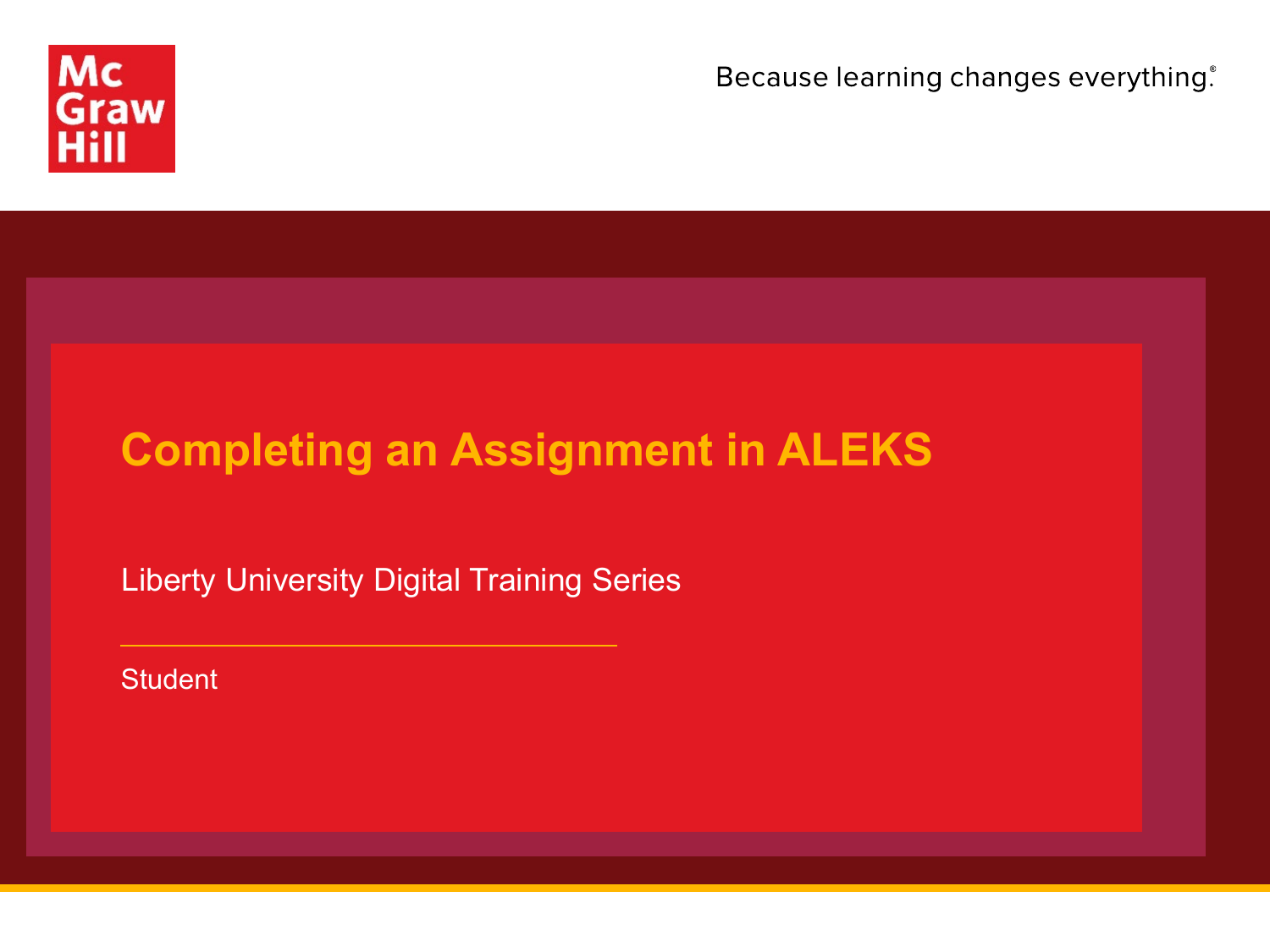

# **This tutorial focuses on Non-Adaptive ALEKS Assignments Only.**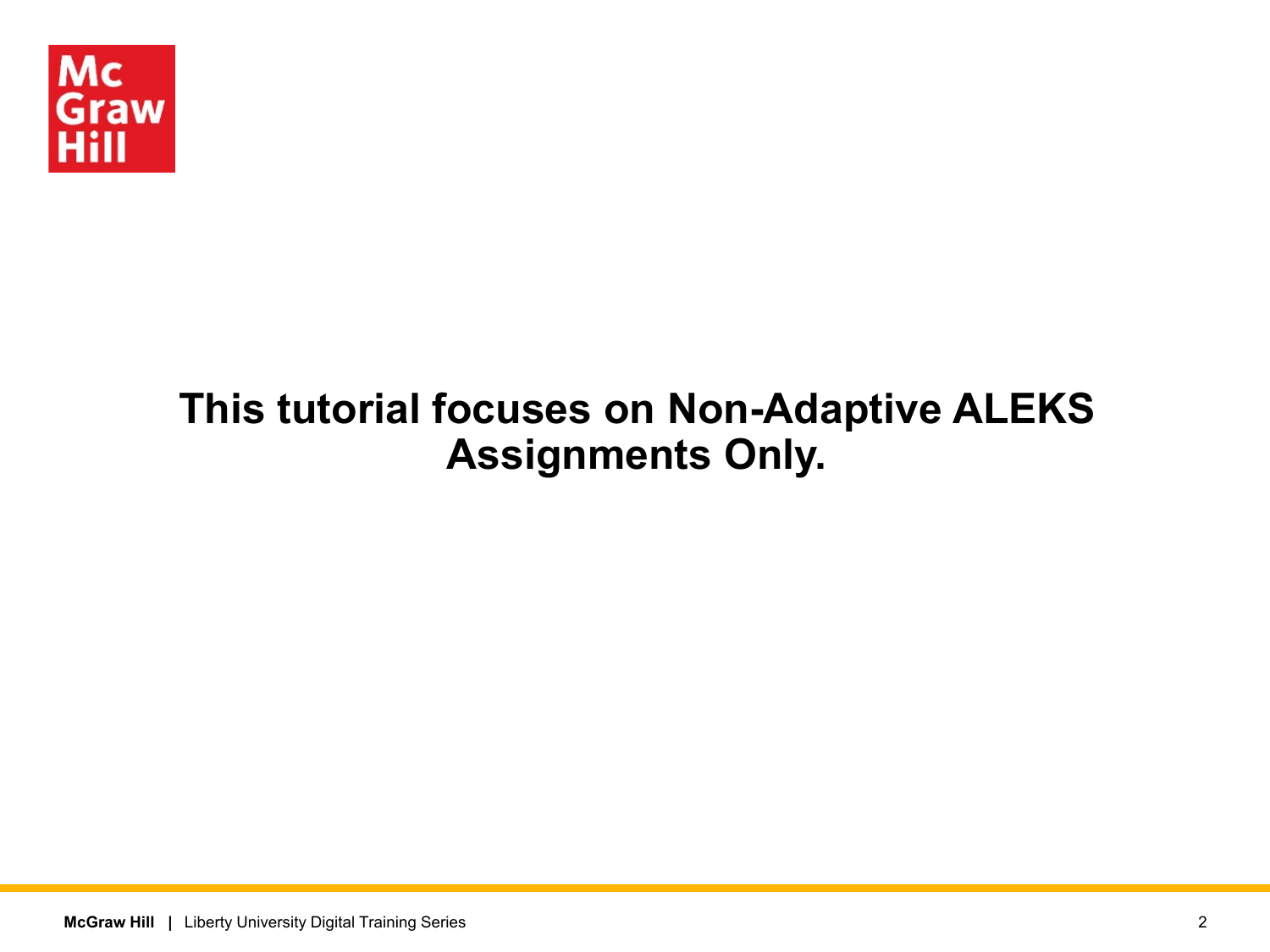# **Step 1a – Viewing Assignments (Pie View)**

Review the **Up Next** menu to review assignments due in the next 7 days. Click **"Get Started"** to begin that assignment.

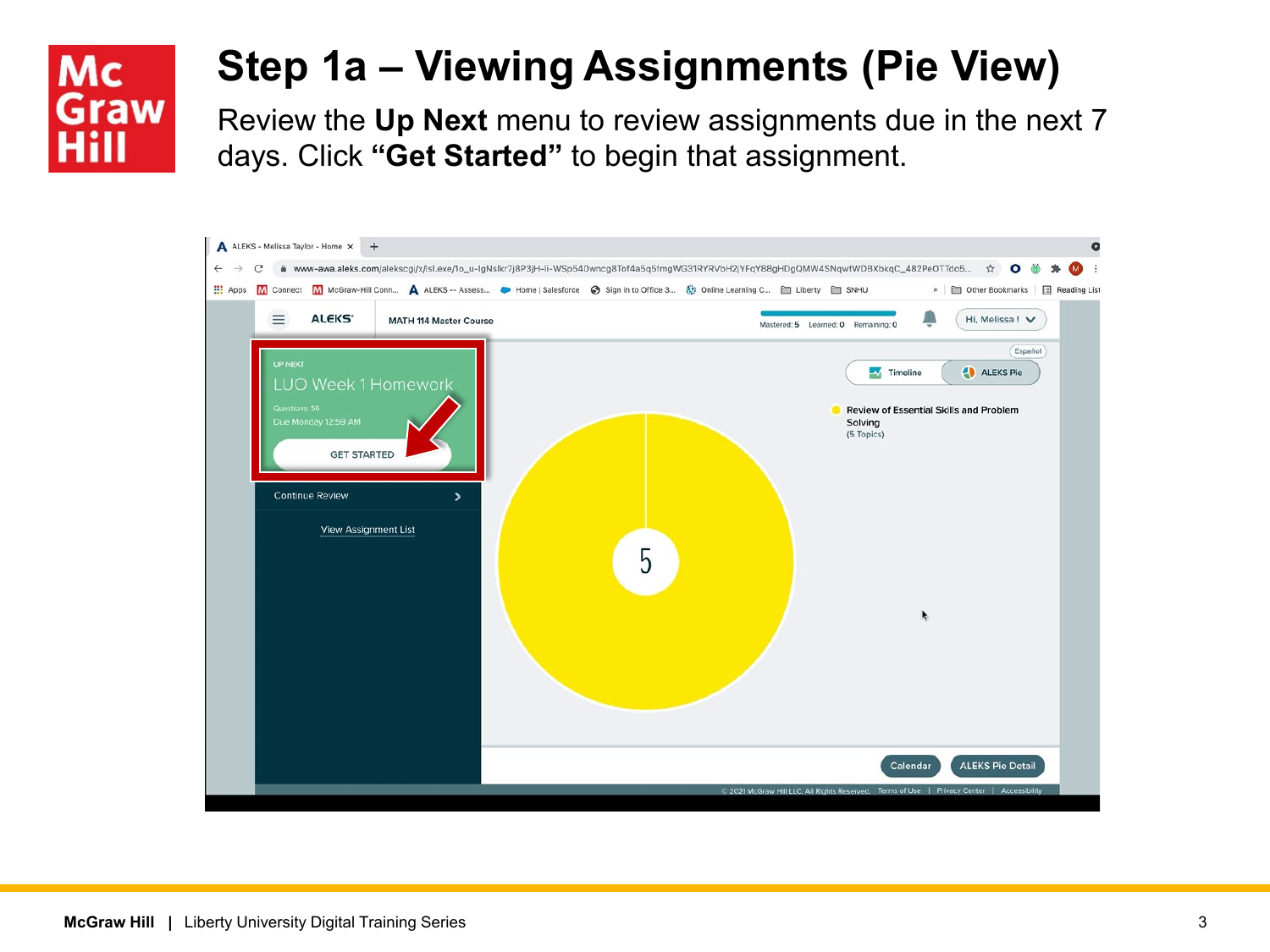

# **Step 1b – Viewing Assignments (Timeline View)**

You'll be automatically placed in your ALEKS Pie View. To change to a linear view of assignments, click the **"Timeline**" toggle.

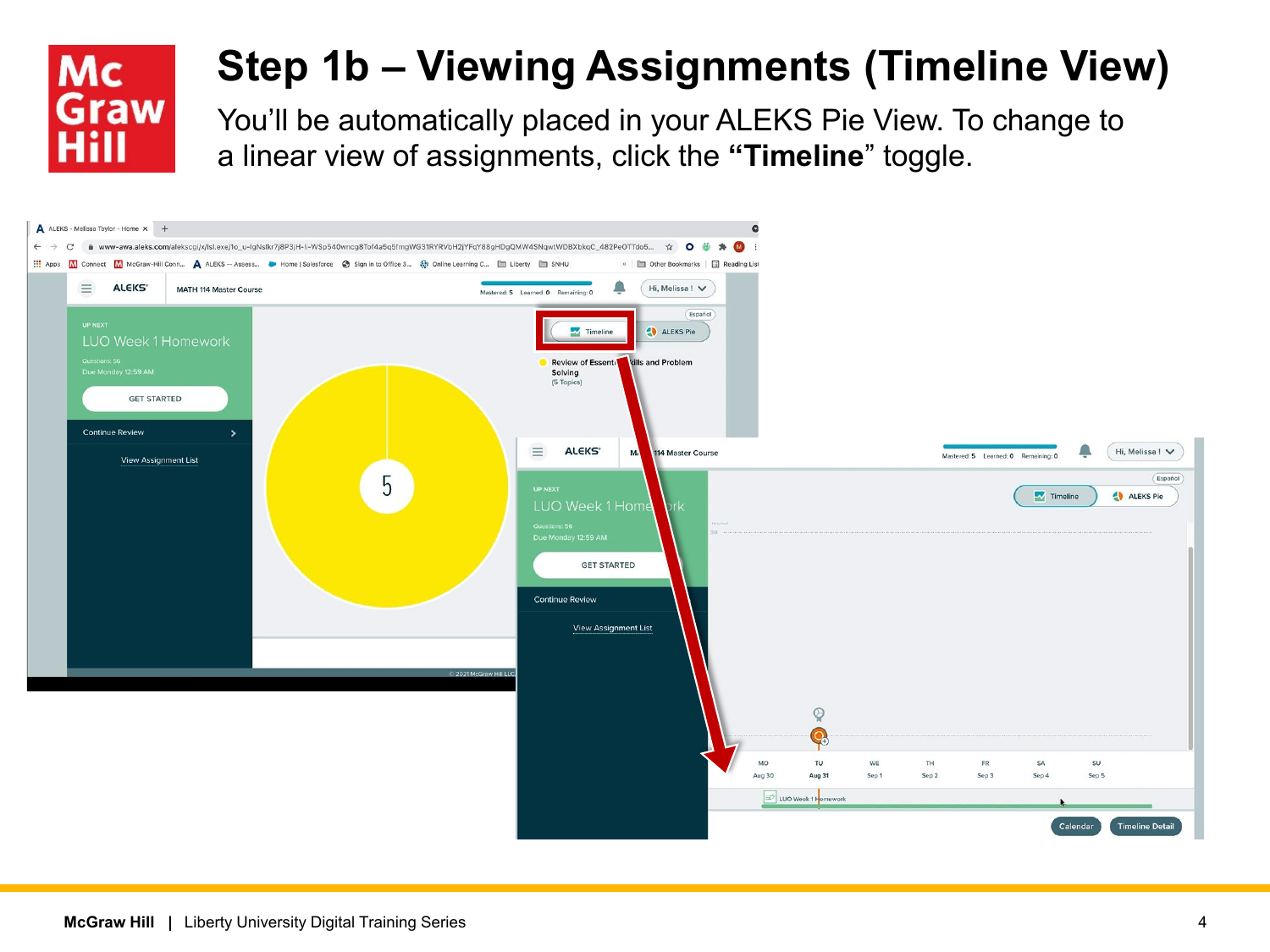

# **Step 1c – Viewing Assignments (List View)**

To access a full list of assignments, click the **"View Assignment List"** link.

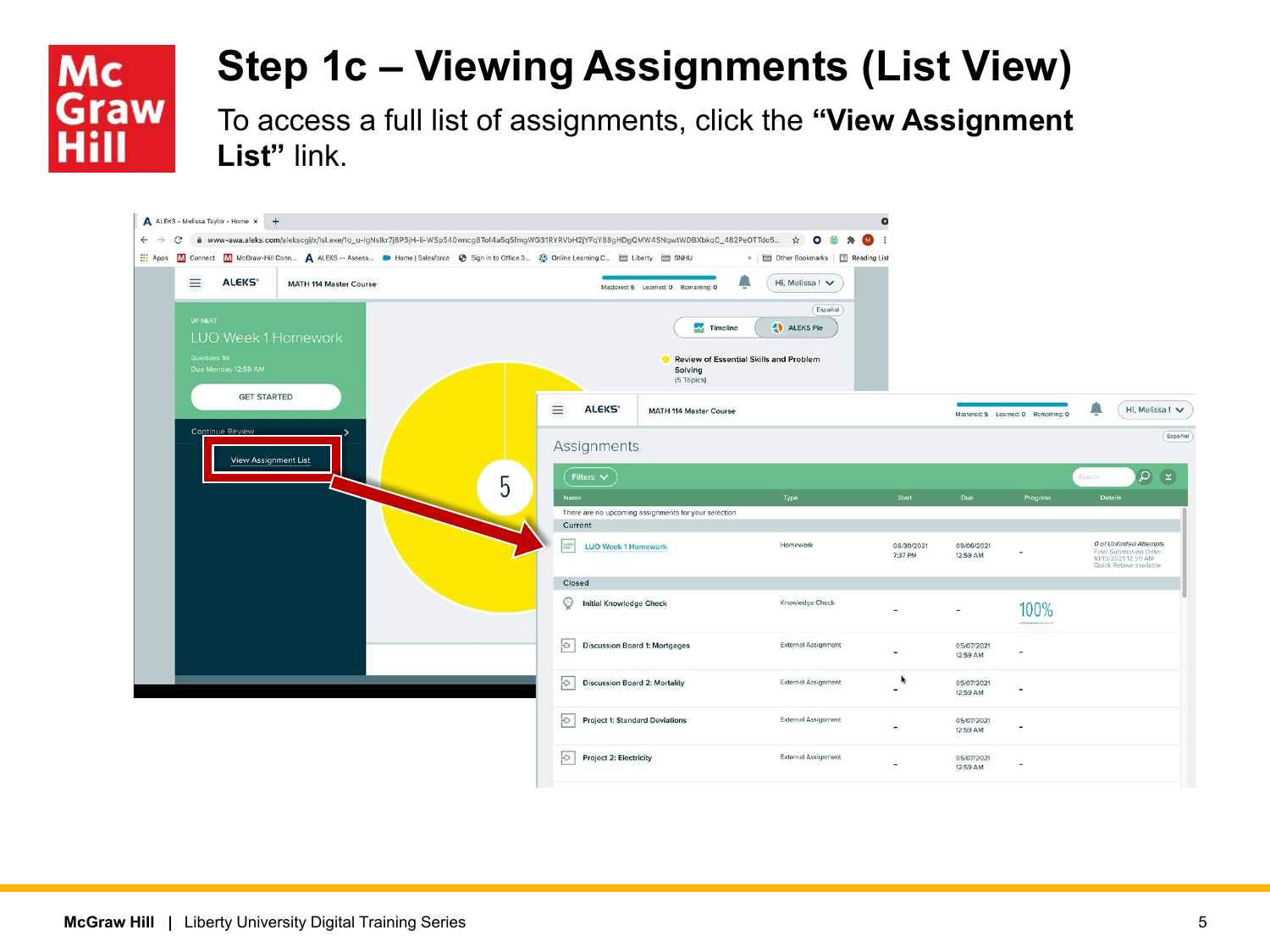

# **Step 1d – Viewing Assignments (from Menu)**

You can also access this list by clicking the **Menu (A)** and then **"Assignments" (B)**.

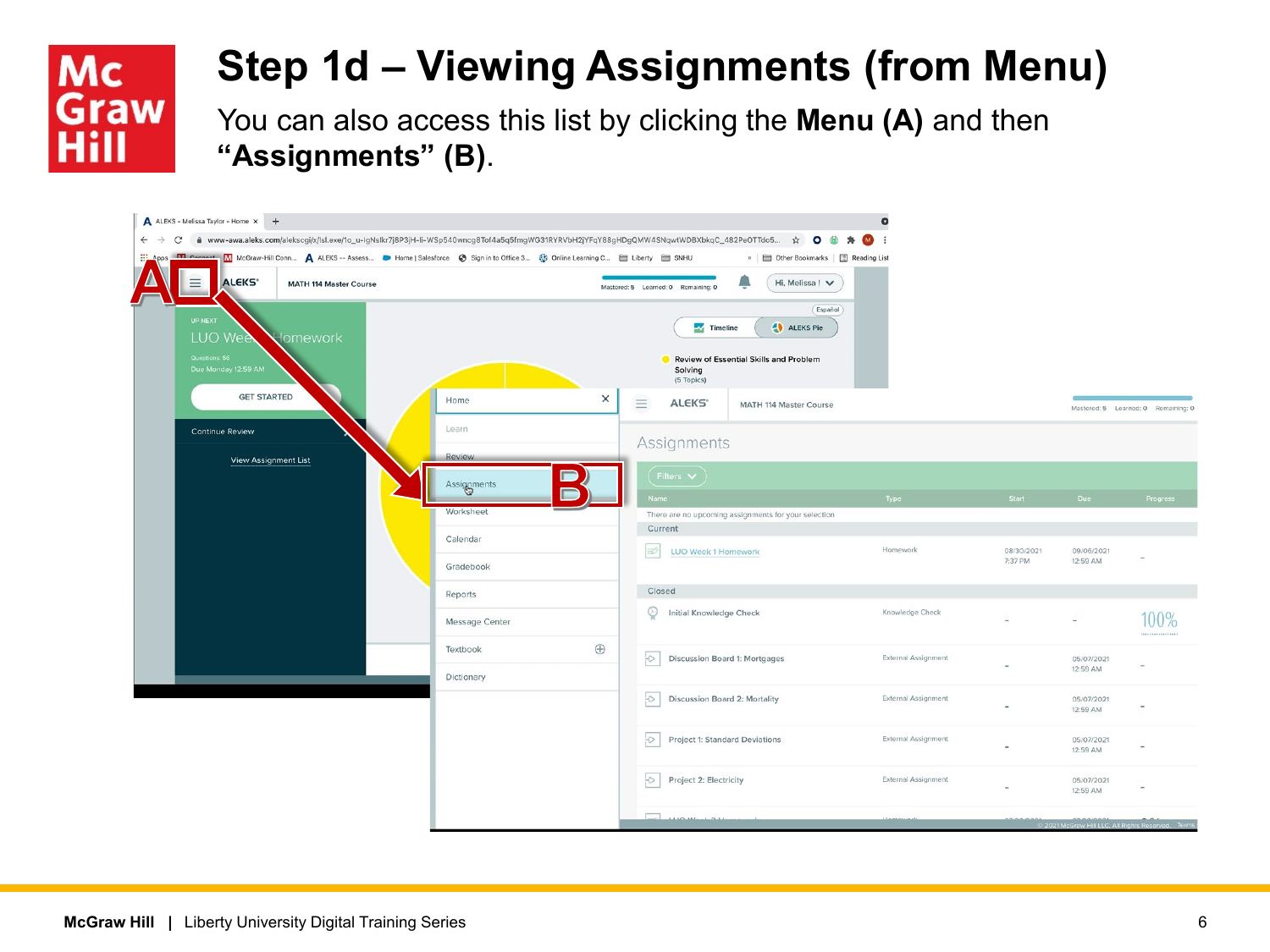# Mc<br>Graw<br>Hill

### **Step 2**

Click on the assignment you wish to begin.

|          | <b>ALEKS'</b>                         | <b>MATH 114 Master Course</b>                        |                            |                       |                              | Mastered: 5 Learned: 0 Remaining: 0 | Hi, Melissa! V                                                                                     |
|----------|---------------------------------------|------------------------------------------------------|----------------------------|-----------------------|------------------------------|-------------------------------------|----------------------------------------------------------------------------------------------------|
|          | Assignments                           |                                                      |                            |                       |                              |                                     | Español                                                                                            |
|          | Filters $\blacktriangledown$          |                                                      |                            |                       |                              |                                     | $\varphi$<br>Search                                                                                |
| Name     |                                       |                                                      | Type                       | <b>Start</b>          | Due                          | Progress                            | <b>Details</b>                                                                                     |
|          |                                       | There are no upcoming assignments for your selection |                            |                       |                              |                                     |                                                                                                    |
|          | Current                               |                                                      |                            |                       |                              |                                     |                                                                                                    |
|          | <b>LUO Week 1 Homework</b>            |                                                      | Homework                   | 08/30/2021<br>7:37 PM | 09/06/2021<br>12:59 AM       | -                                   | 0 of Unlimited Attempts<br>Final Submission Date:<br>10/15/2021 12:59 AM<br>Quick Retake available |
| Closed   |                                       |                                                      |                            |                       |                              |                                     |                                                                                                    |
| Ç        | <b>Initial Knowledge Check</b>        |                                                      | Knowledge Check            | $\overline{a}$        | $\qquad \qquad \blacksquare$ | 100%<br>                            |                                                                                                    |
| $\div$   | <b>Discussion Board 1: Mortgages</b>  |                                                      | <b>External Assignment</b> | ۰                     | 05/07/2021<br>12:59 AM       | $\overline{\phantom{0}}$            |                                                                                                    |
| $\Theta$ | <b>Discussion Board 2: Mortality</b>  |                                                      | <b>External Assignment</b> | ۰                     | 05/07/2021<br>12:59 AM       | ۰                                   |                                                                                                    |
| $\div$   | <b>Project 1: Standard Deviations</b> |                                                      | External Assignment        | $\overline{a}$        | 05/07/2021<br>12:59 AM       |                                     |                                                                                                    |
| $\div$   | <b>Project 2: Electricity</b>         |                                                      | <b>External Assignment</b> | -                     | 05/07/2021<br>12:59 AM       | $\overline{\phantom{0}}$            |                                                                                                    |
|          |                                       |                                                      |                            |                       |                              |                                     |                                                                                                    |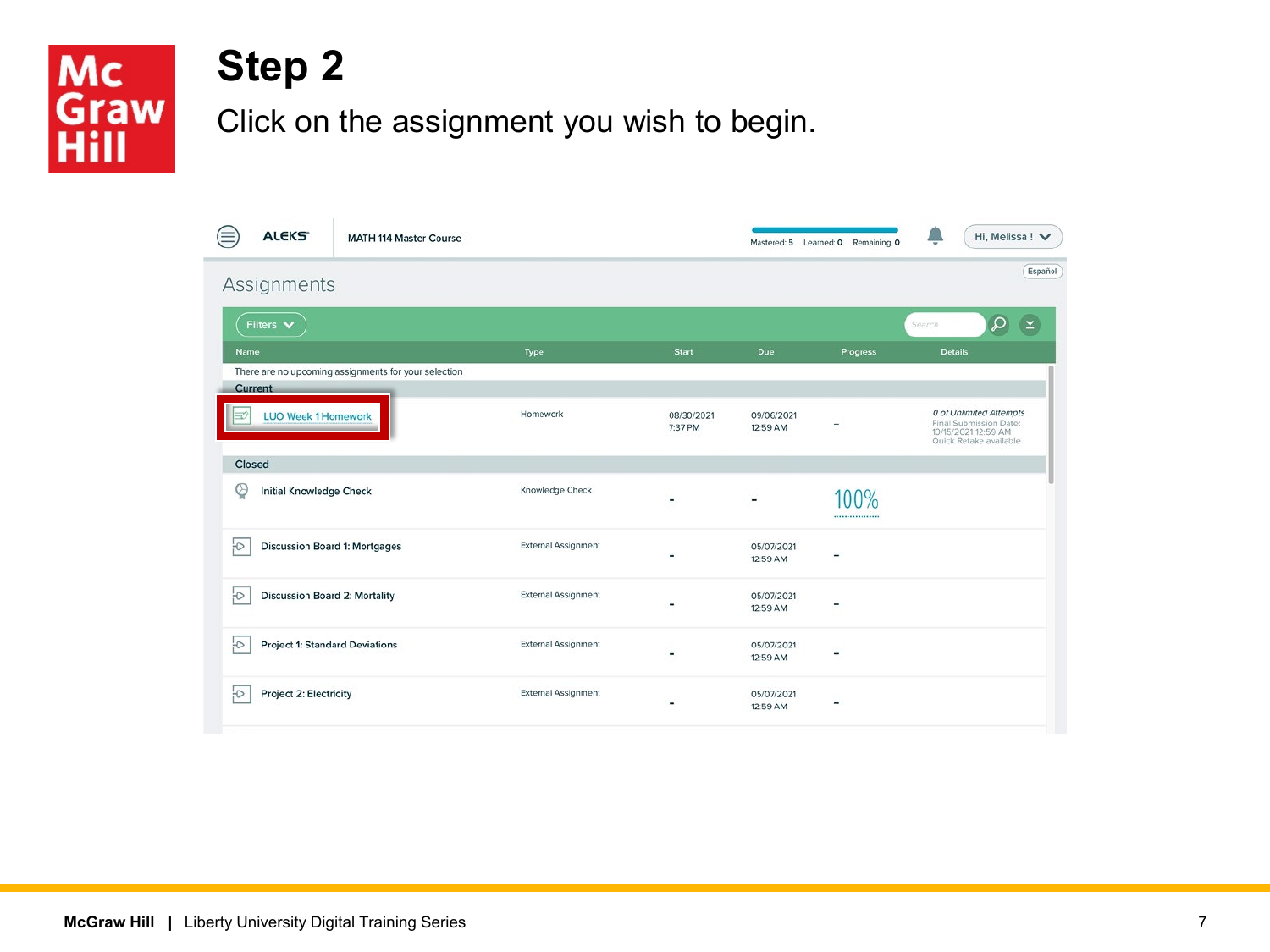# **Mc** Graw

### **Step 3**

Review the details of your assignment, such as the **Due Date (A)**, **Number of Attempts (B)**, **Number of Questions (C**), and any other **reminders (D)**.

When you are ready to begin your assignment, click **"Start"**.

| <b>LUO Week 1 Homework</b><br>Introduction                                                                          | Melissa V |
|---------------------------------------------------------------------------------------------------------------------|-----------|
| Number of Questions<br>Attempts<br>Due                                                                              | Español   |
| 1 of Unlimited Attempts<br>56 Questions<br>Monday 12:59 AM                                                          |           |
| <b>Grading Policy: Best Score</b><br><sup>O</sup> Final Submission Date: Oct 15 12:59 AM<br>Partial Credit: Enabled |           |
| Please remember:                                                                                                    |           |
| . Once you start the Homework, you must finish it (or save it for later) before you can work on anything else.      |           |
|                                                                                                                     |           |
|                                                                                                                     |           |
| Assignments List<br><b>Start</b>                                                                                    |           |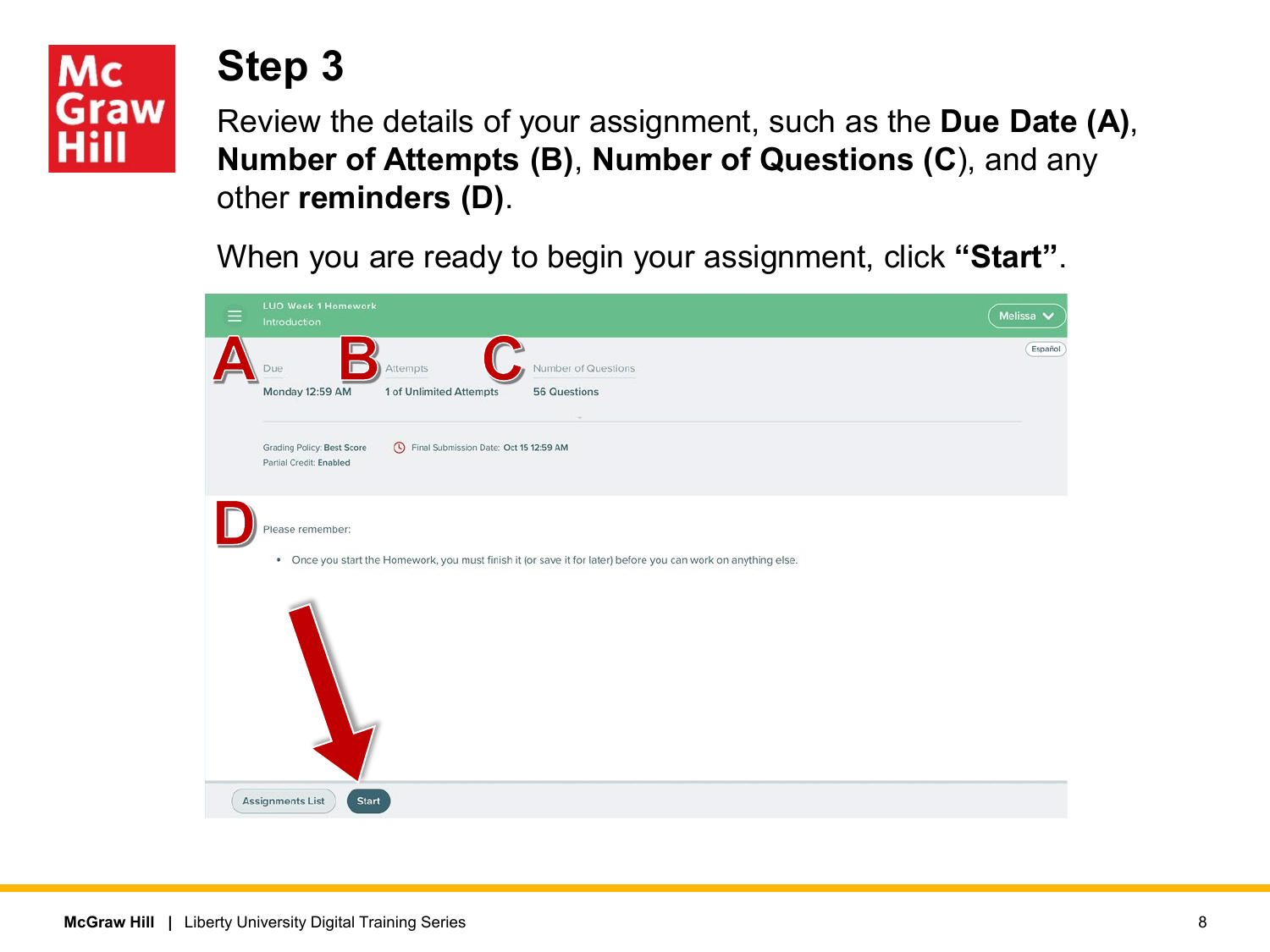### **Step 4**

Use the question map at the top to navigate to upcoming questions or return to a previous question **(A)**. Use the **Assignment Helps (B)** for assistance. When ready, enter your answer **(C)** and, if you have the option, **Check (D)** your response.

| LUO Week 1 Homework<br>Question 1 of 56 (1 point)   Question Attempt: 1 of Unlimited                     |                                              |  |  |  |  |  |  |
|----------------------------------------------------------------------------------------------------------|----------------------------------------------|--|--|--|--|--|--|
| 3<br>5<br>$\overline{7}$<br>$\mathbf{9}$<br>10<br>12<br>$\overline{4}$<br>6<br>8<br>11<br>$\overline{2}$ | Español<br>13<br>14                          |  |  |  |  |  |  |
| Express the decimal as a percent.                                                                        |                                              |  |  |  |  |  |  |
| $0.23 =$<br> %                                                                                           | $\infty$<br>$\circledcirc$                   |  |  |  |  |  |  |
| $\circ$<br>$\times$                                                                                      | $\boxtimes$                                  |  |  |  |  |  |  |
|                                                                                                          | $\boxed{\mathbb{D}}$<br>$\qquad \qquad \Box$ |  |  |  |  |  |  |
|                                                                                                          |                                              |  |  |  |  |  |  |
|                                                                                                          |                                              |  |  |  |  |  |  |
|                                                                                                          |                                              |  |  |  |  |  |  |
|                                                                                                          |                                              |  |  |  |  |  |  |
|                                                                                                          |                                              |  |  |  |  |  |  |
| Save For Later<br>Check                                                                                  | Submit Assignment                            |  |  |  |  |  |  |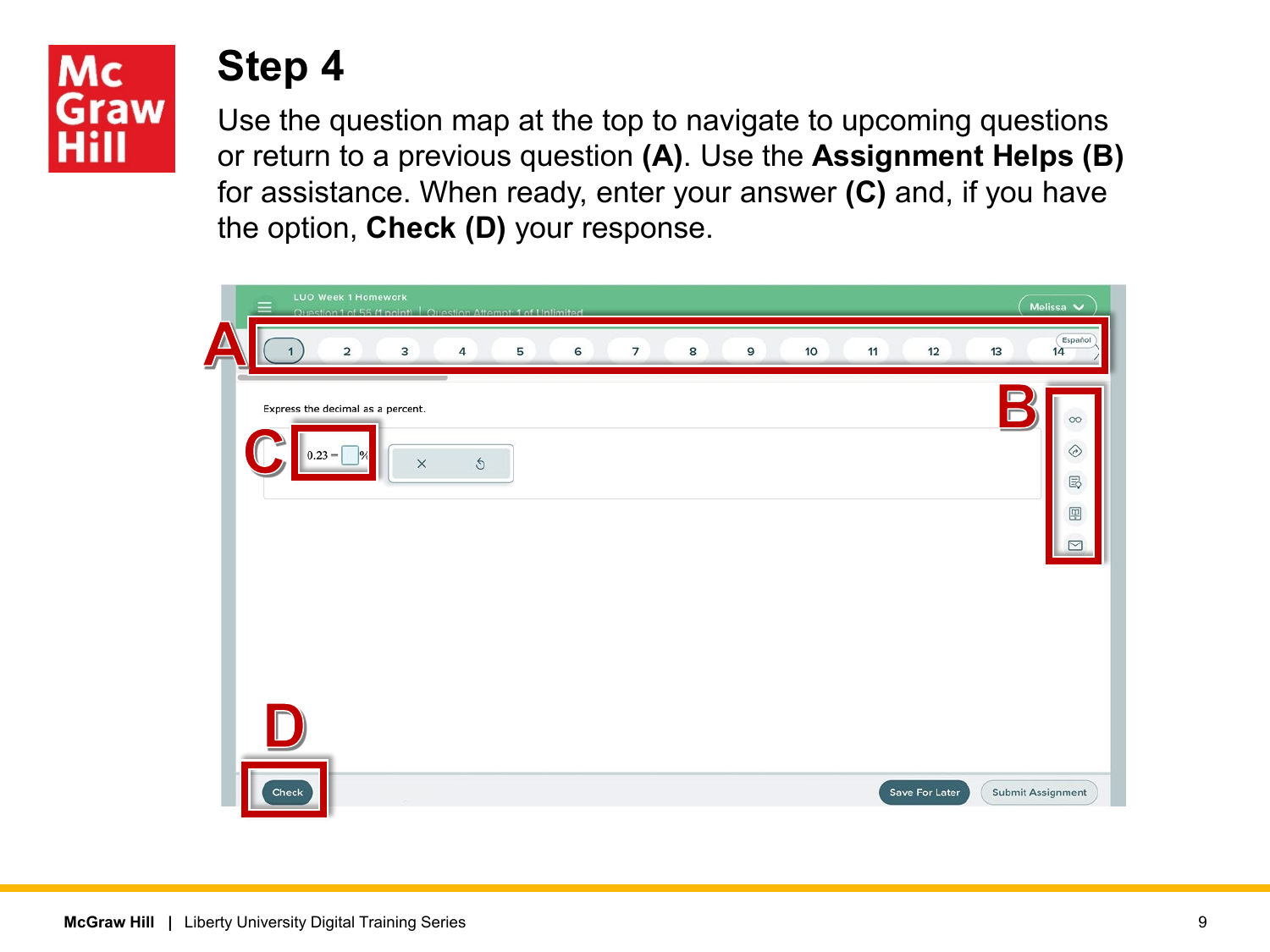# Mc Graw

### **Step 5**

ALEKS will provide you automatic feedback. In this example, the submitted answer is recorded as correct. When ready, click **"Continue" (A)** to progress to the next question.

You may also choose to **"Save for Later" (B)**, which will allow you to save your progress and return later.

When you are ready, click **"Submit Assignment" (C)** to submit your assignment.

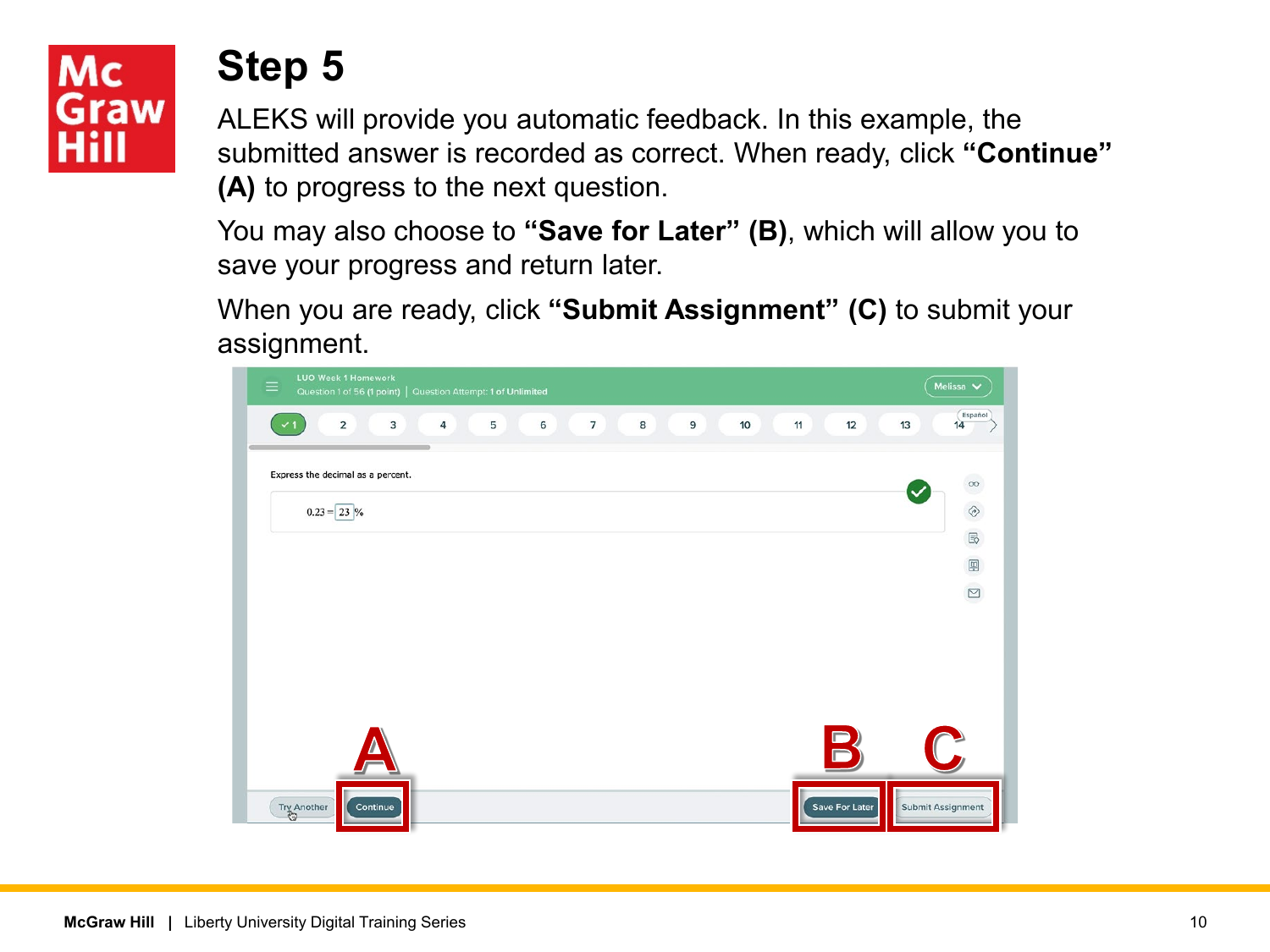# **Step 6**

If you have any incomplete questions, ALEKS will inform you.

Click **"Cancel" (A)** if you are not ready to submit your assignment.

Click **"Submit Assignment" (B)** if you are ready to submit your assignment.

| LUO Week 1 Homework<br>Question 2 of 56 (1 point)   Question Attempt: 1 of Unlimited |                                                                        | Melissa $\blacktriangleright$                   |
|--------------------------------------------------------------------------------------|------------------------------------------------------------------------|-------------------------------------------------|
| $\overline{4}$<br>$\mathbf{3}$<br>$\overline{2}$                                     | $\overline{7}$<br>6<br>$\,$ 8 $\,$<br>5<br>$\circ$<br>10               | Español<br>11<br>12<br>13<br>14                 |
| Express the decimal as a percent.                                                    |                                                                        | $\infty$                                        |
| $2.289 =$<br>$^{0/6}$<br>$\times$                                                    | $\circ$                                                                | $\circledcirc$                                  |
|                                                                                      | Incomplete                                                             | $\boxtimes$<br>$\boxed{\underline{\mathbb{Q}}}$ |
|                                                                                      | You left 55 questions unanswered.                                      | $\quad \simeq$                                  |
|                                                                                      | To answer them, select Cancel.<br>Otherwise, select Submit Assignment. |                                                 |
|                                                                                      | <b>Submit Assignment</b><br>Cancel                                     |                                                 |
|                                                                                      |                                                                        |                                                 |
|                                                                                      |                                                                        |                                                 |
|                                                                                      |                                                                        |                                                 |
| Check                                                                                |                                                                        | Submit Assignment<br>Save For Later             |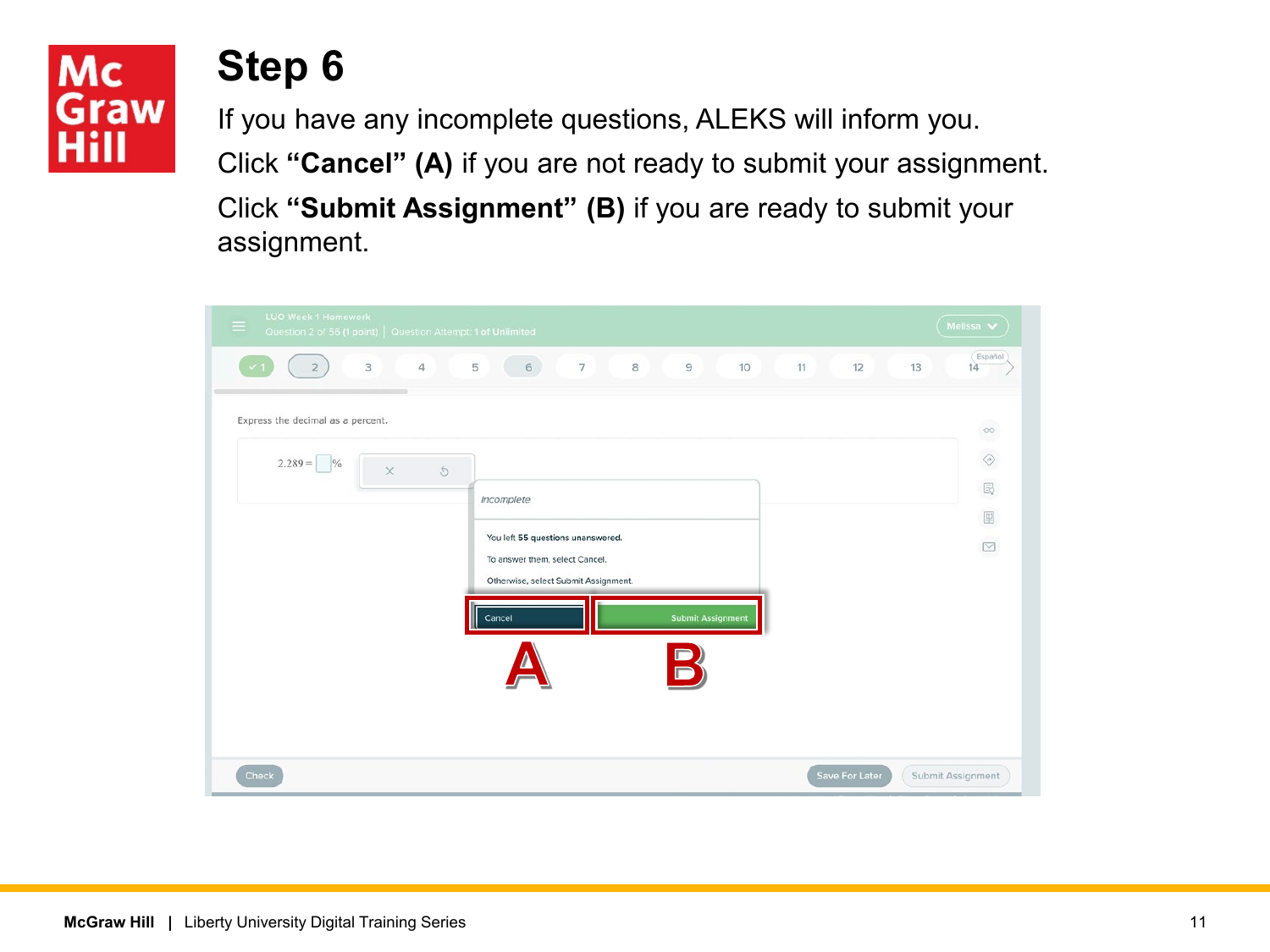# **Step 7**

After submitting your assignment, you will have the option to:

- Return to your **Assignments List (A)**,
- Complete the **Quick Retake (B)** if that option is available to you, or
- **Proceed to your Report (C).**

| $\equiv$ | <b>LUO Week 1 Homework</b><br>Confirmation                                   |          |                       |              |  | Melissa V |  |  |  |
|----------|------------------------------------------------------------------------------|----------|-----------------------|--------------|--|-----------|--|--|--|
|          |                                                                              |          |                       |              |  | Español   |  |  |  |
|          | Attempts                                                                     | Progress | Submitted             | Elapsed Time |  |           |  |  |  |
|          | 1 of Unlimited Attempts                                                      | 2%       | <b>Today 10:58 AM</b> | $1m$ 31s     |  |           |  |  |  |
|          |                                                                              |          |                       |              |  |           |  |  |  |
|          |                                                                              |          |                       |              |  |           |  |  |  |
|          | Submitted                                                                    |          |                       |              |  |           |  |  |  |
|          | You submitted LUO Week 1 Homework.                                           |          |                       |              |  |           |  |  |  |
|          | Your score is 2%. View your report for details.                              |          |                       |              |  |           |  |  |  |
|          | <b>Retake Available</b>                                                      |          |                       |              |  |           |  |  |  |
|          | You have unlimited attempts if you'd like to complete this assignment again. |          |                       |              |  |           |  |  |  |
|          |                                                                              |          |                       |              |  |           |  |  |  |
|          |                                                                              |          |                       |              |  |           |  |  |  |
|          |                                                                              |          |                       |              |  |           |  |  |  |
|          |                                                                              |          |                       |              |  |           |  |  |  |
|          | $\blacksquare$                                                               |          | $\sqrt{\frac{1}{2}}$  |              |  |           |  |  |  |
|          |                                                                              |          |                       |              |  |           |  |  |  |
|          |                                                                              |          |                       |              |  |           |  |  |  |
|          | <b>Assignments List</b><br>Quick Retake                                      | Report   |                       |              |  |           |  |  |  |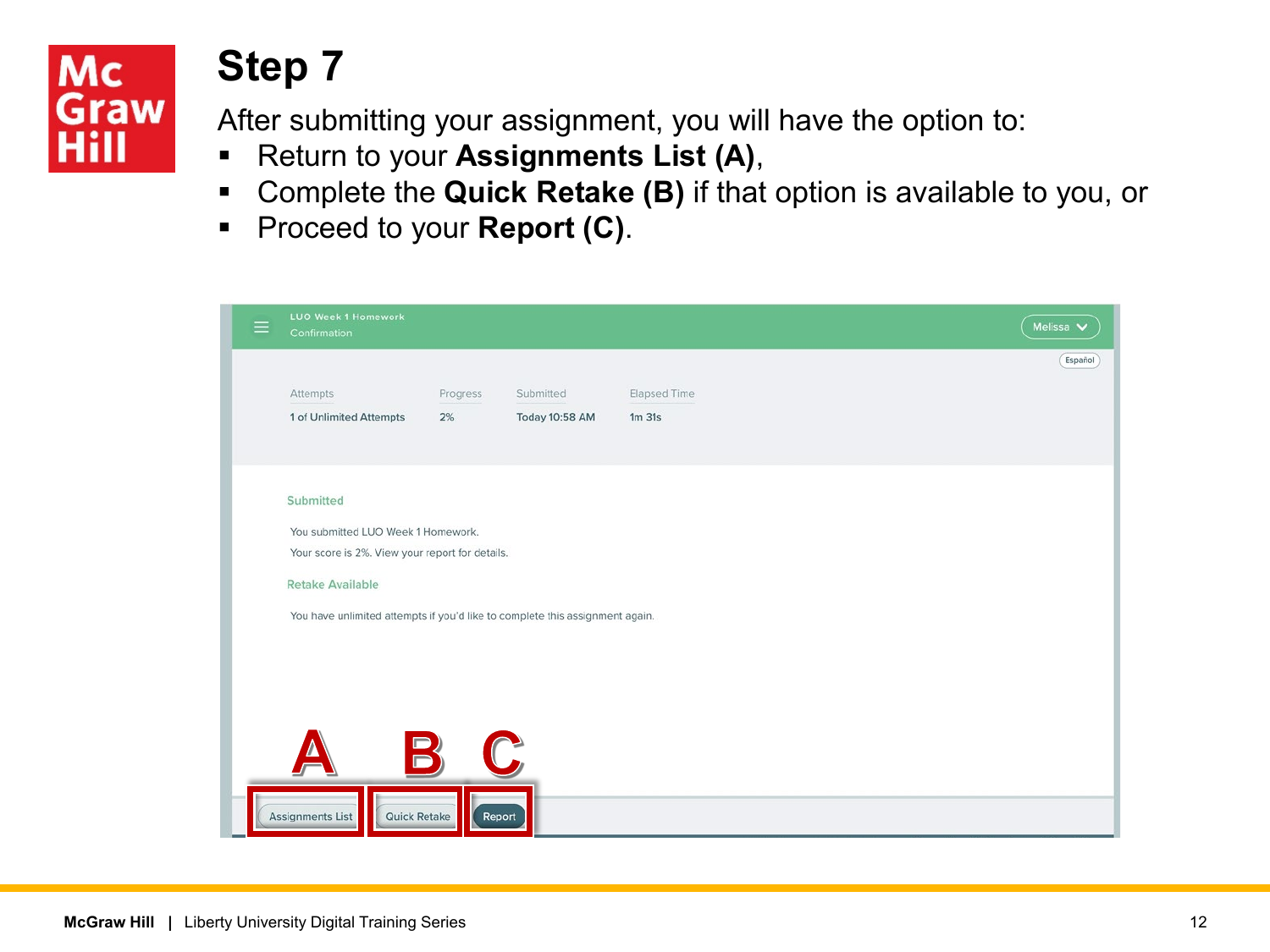

### **Step 8**

From your report view, you can return to your assignments by clicking the **Main Menu** button **(A)** or the **Assignments List** button or **(B)**.

| <b>UO Week 1 Homework Report</b><br>$\equiv$                                             |                           |                          |                              |                | Overall Assignment Score: 2% |             |             | $\leq$      | Melissa V                    |
|------------------------------------------------------------------------------------------|---------------------------|--------------------------|------------------------------|----------------|------------------------------|-------------|-------------|-------------|------------------------------|
| Attempt 1 (2%) $\vee$<br>$\overline{\phantom{a}}$                                        | Progress                  | Submitted                | <b>Elapsed Time</b>          |                |                              |             |             |             | Español                      |
|                                                                                          | 1 of 56 points (2%)       | <b>Today 10:58 AM</b>    | $1m$ 31s                     |                |                              |             |             |             |                              |
| $\times 2$                                                                               | $x_3$<br>$\times 4$       | $\times 6$<br>$\times 5$ | $\times 8$<br>x <sub>7</sub> | x <sub>9</sub> | $\times 10$                  | $\times$ 11 | $\times$ 12 | $\times 13$ | $\rightarrow$<br>$\times$ 14 |
| Question 1 of 56: 2.1 Express a decimal as a percent 1 (practice)<br>Score: 1 of 1 point | Submitted: Today 10:57 AM | Time Spent: Om 40s       |                              |                |                              |             |             |             |                              |
| Express the decimal as a percent.                                                        |                           |                          |                              |                |                              |             |             |             | 图 8                          |
| $0.23 = 23$ %                                                                            |                           |                          |                              |                |                              |             |             |             |                              |
|                                                                                          |                           |                          |                              |                |                              |             |             |             |                              |
|                                                                                          |                           |                          |                              |                |                              |             |             |             |                              |
|                                                                                          |                           |                          |                              |                |                              |             |             |             |                              |
|                                                                                          |                           |                          |                              |                |                              |             |             |             |                              |
| <b>Assignments List</b>                                                                  | Quick Retake              | k                        |                              |                |                              |             |             |             |                              |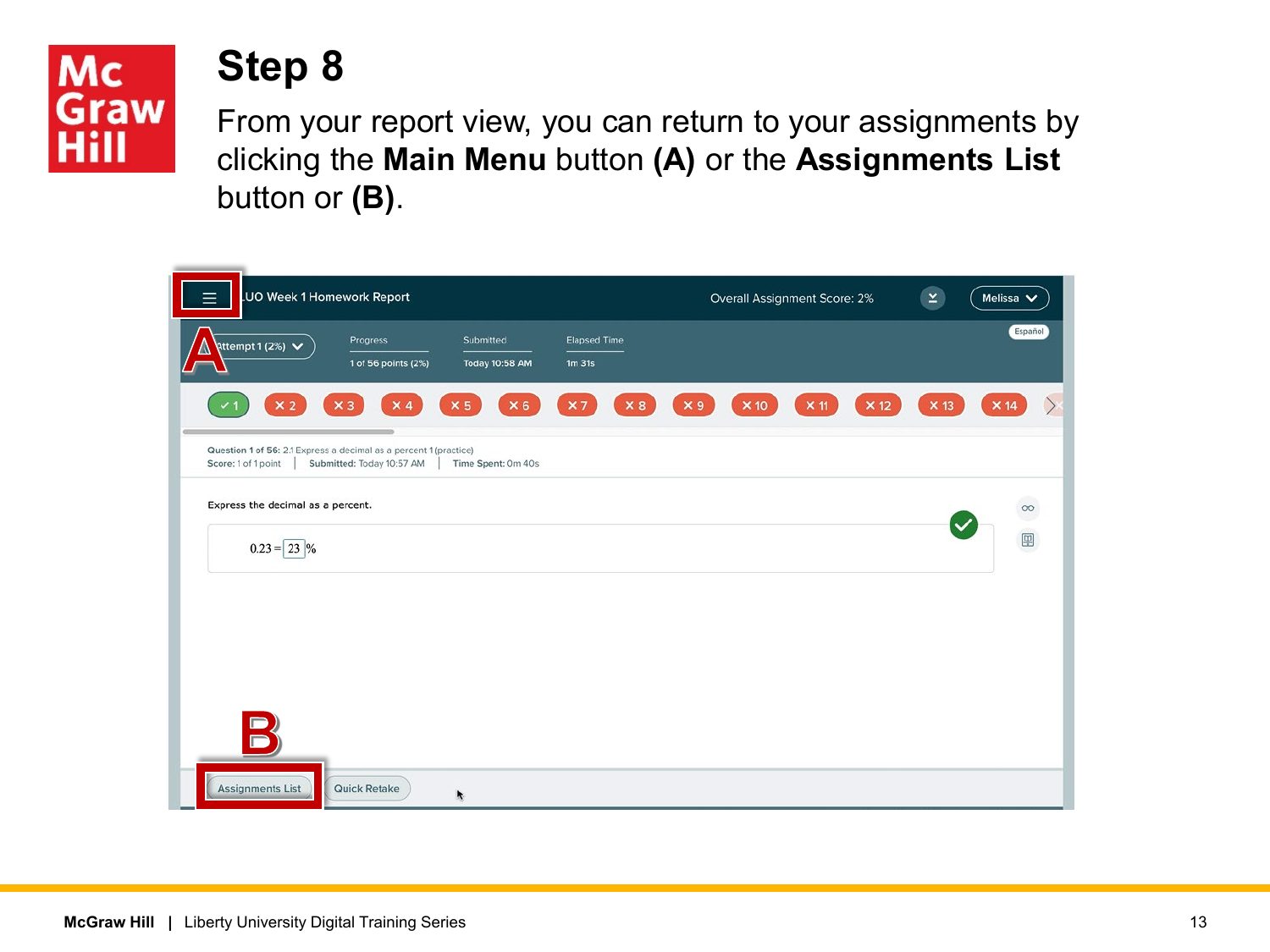

### **Step 9**

When you are ready to return to Canvas, simply close your browser tab to return.